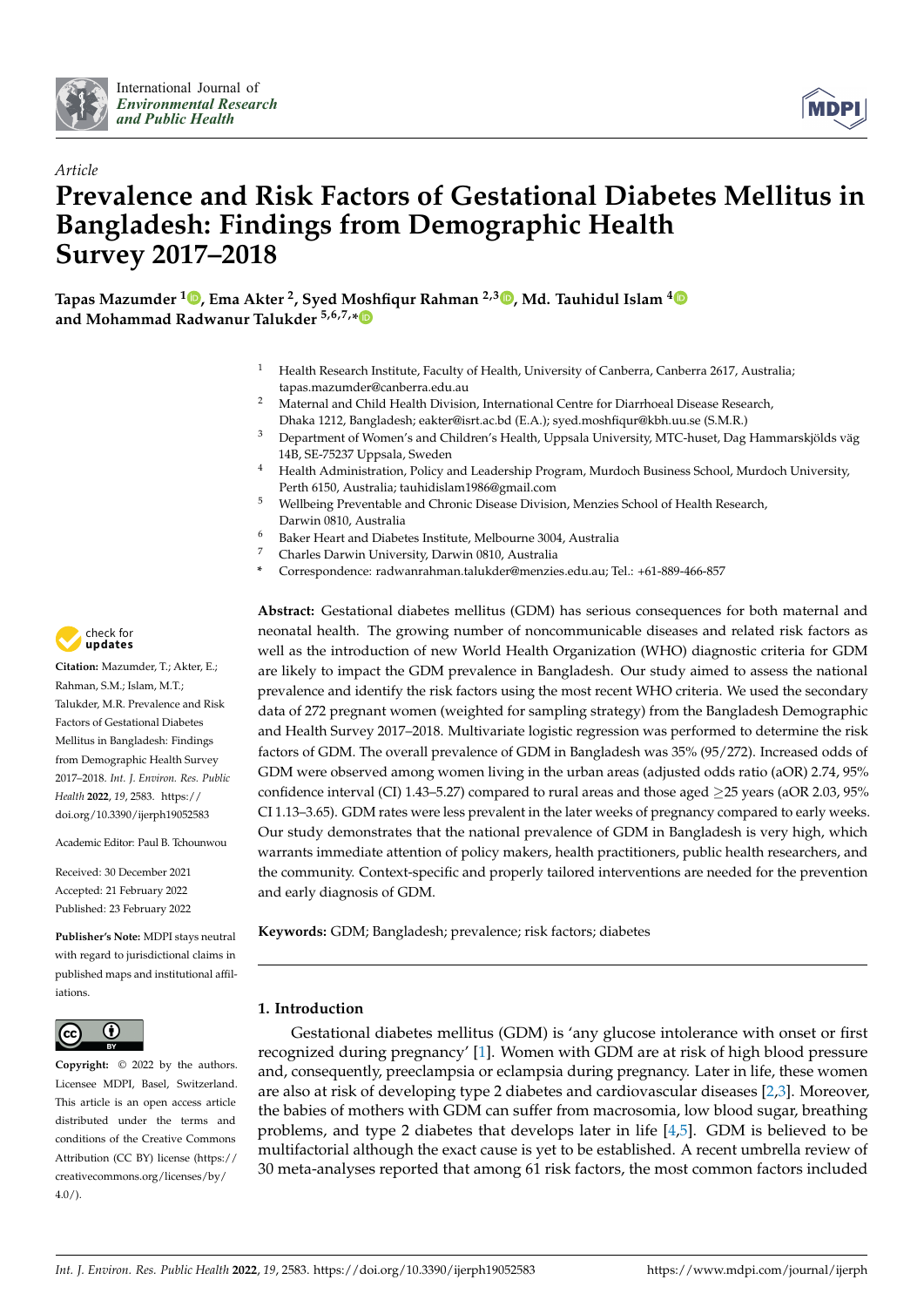the following: overweight or obesity, family history of diabetes, hypothyroidism, sleepdisordered breathing, and polycystic ovary syndrome [\[6\]](#page-8-5).

Globally, the prevalence of GDM varies widely, largely because of different diagnostic criteria. The most recent meta-analysis by Saeedi et al. (2021) reported the global prevalence of GDM was 14.7% based on the International Association of Diabetes and Pregnancy Study Groups (IADPSG) criteria, the most used screening method worldwide [\[7\]](#page-8-6). In 2019, a metaanalysis using the same criteria reported that the highest pooled prevalence (11.4%) of GDM was in South Asia (Bangladesh, India, and Sri Lanka) compared to the rest of the world (3.6–6.0%) [\[8\]](#page-8-7).

Few studies have reported the prevalence of GDM in Bangladesh, and most relied on the WHO (1999) criteria. The reported prevalence of GDM in these studies, largely from clinic or hospital settings, ranged between 6.8% and 40.3% [\[9](#page-8-8)[–13\]](#page-8-9). The most recent estimate of GDM prevalence in Bangladesh is almost a decade old, and the prevalence was 9.7%, according to the WHO (1999) criteria. The study was limited to pregnant women visiting selected clinics for antenatal care (ANC) in 12 subdistricts of three divisions [\[10\]](#page-8-10). Therefore, the estimate reported in these studies does not represent the national or community prevalence. Moreover, none of these studies used the most recent WHO (2013) criteria. Factors associated with GDM reported in Bangladesh studies were advanced age, high body mass index (BMI), family history of diabetes mellitus (DM), high parities, high household income, hypertension, total year of schooling, and history of ANC [\[9](#page-8-8)[–13\]](#page-8-9). However, none of these studies adjusted for covariates [\[9–](#page-8-8)[11,](#page-8-11)[13\]](#page-8-9) or provided sufficient information about adjusted models as they reported risk factors of GDM [\[12\]](#page-8-12).

Given the high prevalence of noncommunicable disease (NCD)-related risk factors, the high proportion of deaths claimed by NCDs [\[14\]](#page-8-13), and the potential impact of NCDs on maternal and child health [\[15\]](#page-8-14), it is particularly important to estimate the national prevalence of GDM based on the most up-to-date criteria. As per WHO's estimation, NCDs were responsible for 67% of the total deaths in Bangladesh in 2016 [\[16\]](#page-8-15). Recent data indicates that women are at a higher risk of suffering from NCDs. According to Riaz et al., between 2010 and 2018, the proportion of Bangladeshi women with ≥3 NCD risk factors increased from 22.8% to 31.5% [\[17\]](#page-9-0). Therefore, it is very likely that GDM will increase as a risk, and the consequences of GDM on maternal and neonatal health outcomes will impede Bangladesh's journey towards achieving their sustainable development goal (SDG) 3 [\[18\]](#page-9-1). In this context, an estimate of the national prevalence of GDM and a report on its risk factors would facilitate the development of appropriate health interventions to improve maternal and child health outcomes. Hence, our study aims to assess the prevalence and identify the risk factors of GDM in Bangladesh.

# **2. Materials and Methods**

#### *2.1. Study Design and Study Settings*

This cross-sectional study was based on a secondary analysis of nationally representative data from the Bangladesh Demographic and Health Survey (BDHS) 2017–2018. The survey methods were published elsewhere [\[19\]](#page-9-2). During the BDHS 2017–2018 survey, a list of enumeration areas (EAs) was used as a sampling frame (Figure S1 in supplementary). An EA has around 120 households (HHs) on average and was considered the primary sampling unit (PSU) in the BDHS 2017–2018. The national survey adopted a two-stage stratified sample of HHs. Using a probability proportional sample to EA, 675 EAs (425 in rural areas and 250 in urban areas) were selected in the first stage. HHs were selected per EA using a systematic sampling approach so that it would give a statistically reliable estimation of key variables for each division, both in urban and rural areas and for the whole country [\[19\]](#page-9-2). This study involved a randomly selected subsample that contributed to the biomarkers' study of all the selected HHs.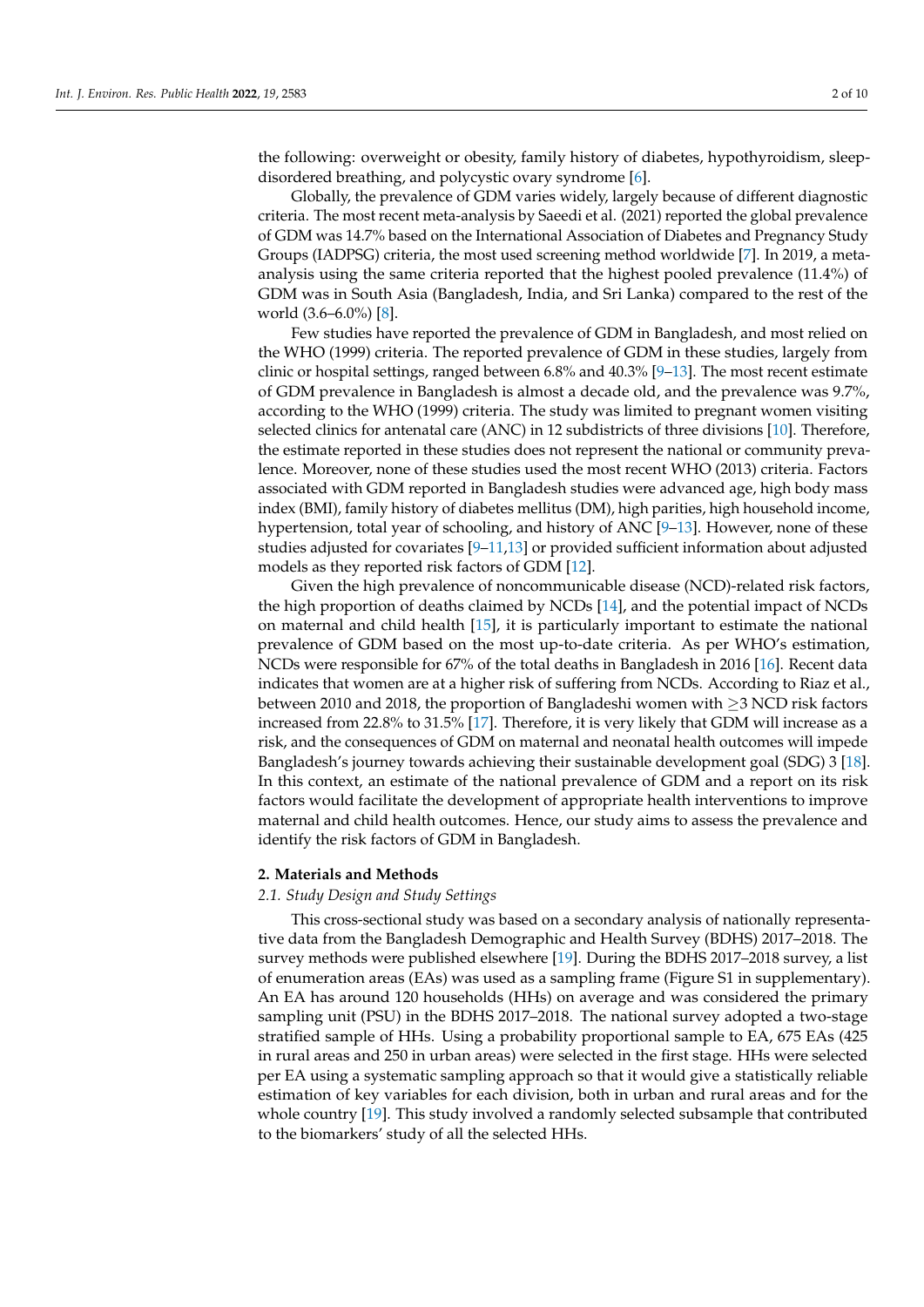### *2.2. Study Population, Sample Size, and Sampling*

To estimate the prevalence of GDM in this study, our sample included women aged To estimate the prevalence of GDM in this study, our sample included women aged 18 years or above, pregnant in any trimester, and with available data for fasting plasma 18 years or above, pregnant in any trimester, and with available data for fasting plasma glucose (FPG). In the BDHS 2017–2018, 672 clusters (EAs) and 20,160 HHs were covered. In glucose (FPG). In the BDHS 2017–2018, 672 clusters (EAs) and 20,160 HHs were covered. total, 20,127 women participated in the surve[y. \[](#page-9-2)19]. Data related to FPG were available for 7001 women aged 18 or above (87% of 8015 eligible) from a randomly selected subsample of HHs. Out of this, 6730 women were excluded as they were not pregnant during the survey. Women were asked about their pregnancy status during interviews to determine eligibility. Of the 271 pregnant women, we excluded 6 more women from the analysis because they were told either by a doctor/nurse before the current pregnancy that they had diabetes. Therefore, we were left with 265 pregnant women whose FPG was assessed, and we included their data in the analysis [\(F](#page-2-0)igure 1).

<span id="page-2-0"></span>

**Figure 1.** Flow of sample selection (unweighted). Abbreviation, FPG—fasting plasma glucose. **Figure 1.** Flow of sample selection (unweighted). Abbreviation, FPG—fasting plasma glucose.

# *2.3. Data Collection, Outcome, and Exposure Variables 2.3. Data Collection, Outcome, and Exposure Variables*

We analysed data collected from the household questionnaire, the participants' ques-We analysed data collected from the household questionnaire, the participants' questionnaire, and the biomarker questionnaire. More information on the questionnaire can be be found in the BDHS 2017–2018 full rep[ort \[](#page-9-2)19]. The data collectors requested the women found in the BDHS 2017–2018 full report [19]. The data collectors requested the women not to eat or drink anything but plain water for at least 8 h prior to their visit to the households for blood glucose testing. The data collectors only measured the blood glucose level of those women who confirmed they had not taken any food or drink except for plain water for at least 8 h prior to their vi[sit \[](#page-9-2)19]. Interviewers asked study participants for their consent to collect a blood sample on the day of their interview. Appointments were made consent to collect a blood sample on the day of their interview. Appointments were made for those who gave consent, and individuals were requested to fast overnight for 8 h to take their blood sample on the following day. One male health technician and one female take their blood sample on the following day. One male health technician and one female health technician visited the participants for the blood sample collection early the next health technician visited the participants for the blood sample collection early the next day. Individuals failing to take the test for any reason on the scheduled day were requested again to fast overnight and take the test on the following day. The participants were visited twice i[n m](#page-9-2)ost cases [19].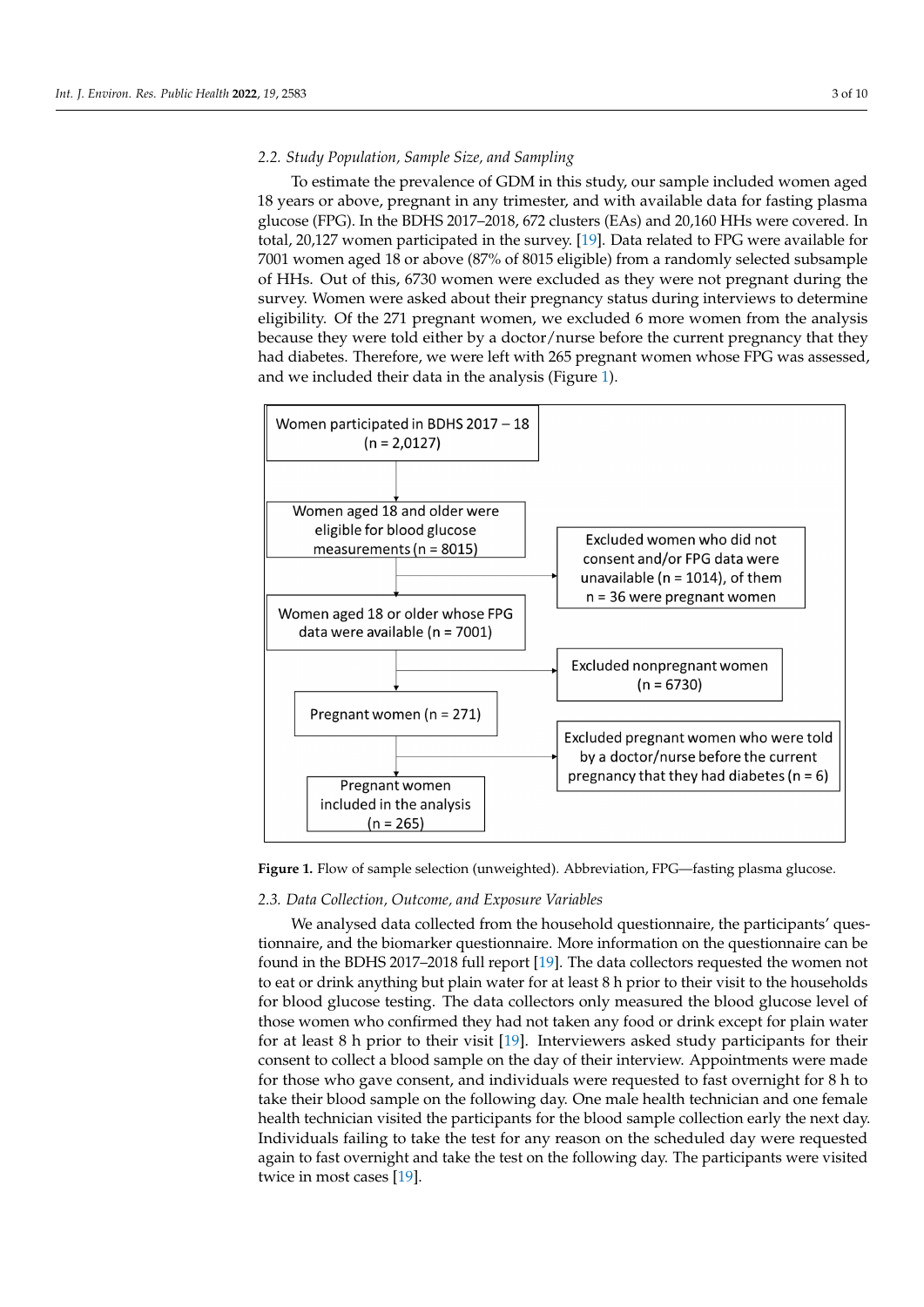### *2.4. GDM Diagnosis Criteria Used in This Study*

In 2013, the WHO updated its GDM diagnosis criteria corresponding to the criteria proposed by the International Association of Diabetes and Pregnancy Study Groups (IADPSG) in 2010 [\[20,](#page-9-3)[21\]](#page-9-4). The updated criteria include diagnosis using any of the three following values of plasma glucose:

- 1. Fasting plasma glucose: 5.1–6.9 mmol/L or (92–125) mg/dL
- 2. One-hour plasma glucose:  $\geq$ 10.0 mmol/L or  $\geq$ 180 mg/dL following a 75 g oral glucose load
- 3. Two-hour plasma glucose: 8.5–11.0 mmol/L or (153–199 mg/dL) following a 75 g oral glucose dose

We considered the FPG value for diagnosis of GDM in this study.

# *2.5. Variables of Interest*

Explanatory variables included a set of socioeconomic and demographic characteristics: women's age in years (<25 and  $\geq$ 25) based on the median age of the study population; women's education level (primary or below, secondary and higher); women's occupation (employed or unemployed); place of residence (urban and rural); wealth index (lowest, middle, and highest obtained by the application of principal component analysis and based on the ownership of home goods); duration of pregnancy in weeks; hypertension (yes or no); women's height in centimeters; and prepregnancy BMI. Prepregnancy BMI was calculated as a weight-to-height ratio (weight in kilogram/height in metre<sup>2</sup>). To calculate the prepregnancy BMI, we subtracted 3 kg from the current weight for women up to 20 weeks of gestation. For women who were over 20 weeks of gestation, we subtracted 3 kg plus 0.5 kg/week from their current weight [\[22\]](#page-9-5).

#### *2.6. Data Analysis*

All statistical analyses accounted for the two-stage stratified sampling strategy employed in the BDHS with 'svyset' commands in Stata version 14.0 (Stata Statistical Software, College Station, TX, USA). Sampling weights were applied to compensate for the unequal probability of being recruited and to obtain nationally representative estimates.

We used frequency distribution to describe the socioeconomic and demographic characteristics of the mothers with and without GDM, and the chi-square test or t-test was used for comparison between groups as appropriate. We performed bivariate and multivariate analyses to determine the factors associated with GDM. We checked multicollinearity to understand if two independent variables were correlated. We also analysed the multicollinearity between residence and wealth indices. We included the variables in the multivariate analysis if they reached the 20% level of significance in bivariate analysis. In addition, the prepregnancy BMI was included in the multivariate analysis. We reported crude and adjusted odds ratio (aOR) and its corresponding 95% confidence interval (CI) from logistic regressions. We used the statistical package Stata 14 to perform the analysis.

#### *2.7. Ethical Approval and Consent*

This study was conducted using publicly available secondary data from the BDHS 2017–2018. The Institutional Review Boards of ICF Macro in Calverton, MD, USA, and Bangladesh Medical Research Council approved the BDHS 2017–2018. The participants were given information about the aim of the study, risks, benefits, future use of data, confidentiality, and anonymity of information. Informed consent was collected from all participants before data collection. All the identifier information was removed before we downloaded the data from the BDHS website.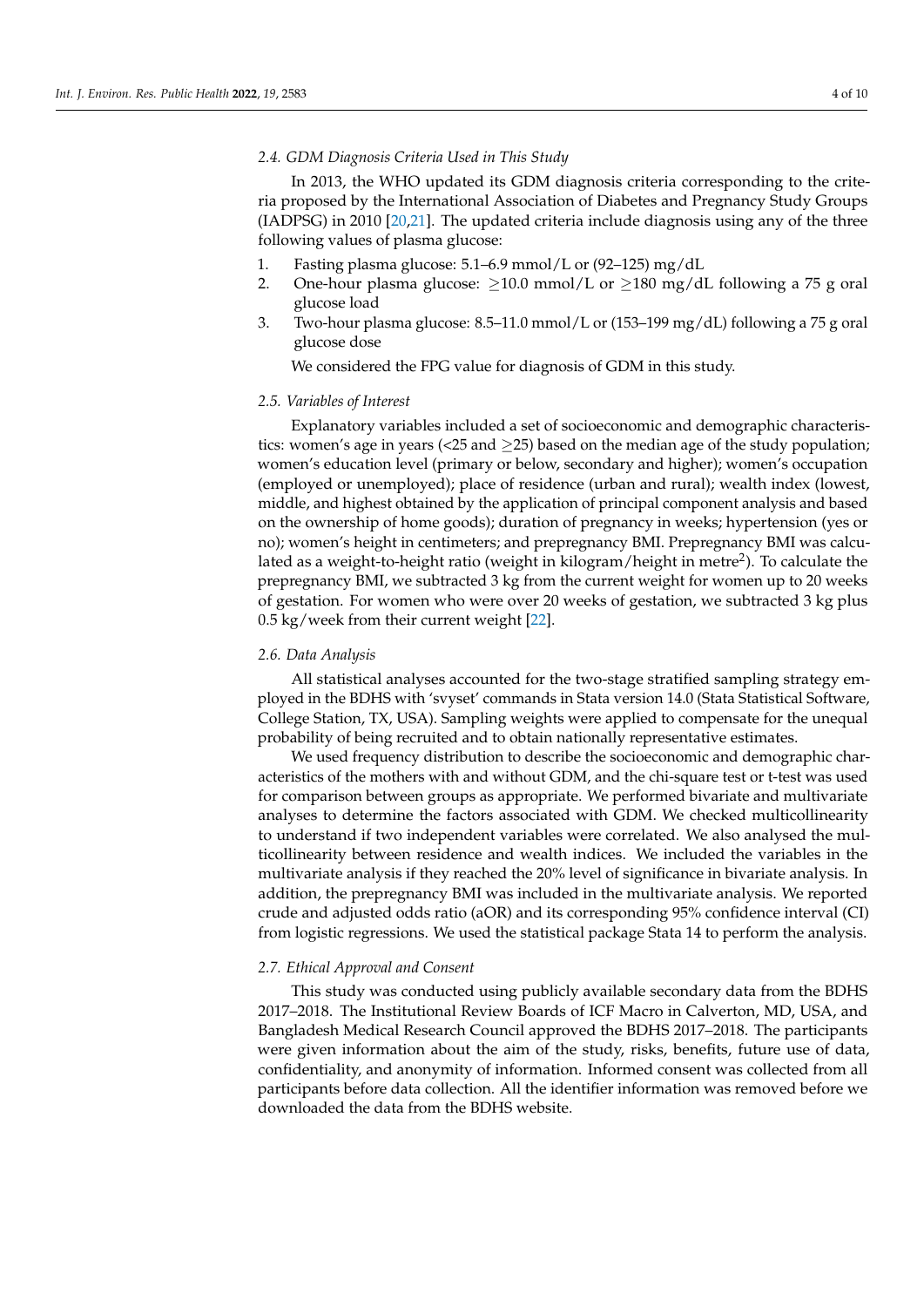### **3. Results**

## *3.1. Prevalence of GDM*

Table [1](#page-4-0) presents the prevalence of GDM and sociodemographic and clinical characteristics of participants. The overall weighted prevalence of GDM in Bangladesh was 35% (95/272). Around 40% of women aged 25 years or more had GDM. A higher GDM prevalence was reported among women living in urban areas (*p* < 0.001) compared to those in rural areas, and those from the highest wealth index tended to suffer more from GDM in comparison to the other two wealth indexes ( $p = 0.025$ ). Women with GDM were likely to be early in their pregnancy (18 weeks) compared to women in the non-GDM group (24 weeks) (*p* < 0.001). The majority of participants in the study were in their third trimester (43.6%), 37.7% were in their second trimester, and the rest (18.6%) were in their first trimester. Although less than 20% of pregnant women were in their first trimester, the diagnosis of GDM was almost 2–3 times higher among women in the first trimester group, compared to those in the second and third trimester groups (*p* < 0.001). Women with GDM had a slightly higher BMI compared to their counterparts ( $p = 0.072$ ) (Table [1\)](#page-4-0). Unweighted frequencies of sociodemographic and clinical characteristics of GDM and non-GDM participants are available in the Supplementary Table S1.

<span id="page-4-0"></span>**Table 1.** Sociodemographic and pregnancy characteristics of the study participants and prevalence of gestational diabetes mellitus.

| <b>Variables</b><br>$n\left(\%\right)$                        | Total (Weighted) Frequency of<br>Pregnant Women n (%)<br>$N = 272$ | Women with GDM <sup>a</sup><br>$n\left(\%\right)$<br>$n = 95$ | Women without GDM <sup>a</sup><br>$n\left(\%\right)$<br>$n = 177$ | $p$ -Value |
|---------------------------------------------------------------|--------------------------------------------------------------------|---------------------------------------------------------------|-------------------------------------------------------------------|------------|
| Age group<br>$<$ 25<br>$>25$                                  | 153(56.1)<br>119 (43.9)                                            | 47 (30.7)<br>48 (40.5)                                        | 106(69.3)<br>71(59.5)                                             | 0.145      |
| Education<br>Primary or below<br>Secondary<br>Higher          | 105(38.6)<br>128 (47.3)<br>38(14.1)                                | 31(29.2)<br>50(39.0)<br>14 (37.3)                             | 74 (70.8)<br>78 (61.0)<br>24 (62.7)                               | 0.350      |
| Occupation<br>Employed<br>Unemployed                          | 100(36.7)<br>172(63.3)                                             | 33(32.6)<br>63 (36.4)                                         | 67(67.4)<br>110 (63.6)                                            | 0.585      |
| Place of residence<br>Rural<br>Urban                          | 196(72.0)<br>76(28.0)                                              | 54 (27.4)<br>41 (54.5)                                        | 142 (72.6)<br>35(45.5)                                            | < 0.001    |
| Wealth index<br>Lowest<br>Middle<br>Highest                   | 93 (34.4)<br>93 (34.2)<br>86 (31.5)                                | 27(28.8)<br>27(29.3)<br>41(48.0)                              | 66 (71.2)<br>66 (70.7)<br>45(52.0)                                | 0.025      |
| Birth order<br>First<br>Second<br>Third                       | 92 (34.0)<br>88 (32.6)<br>91 (33.4)                                | 27(29.3)<br>34 (38.7)<br>34 (37.1)                            | 65 (70.7)<br>54(61.3)<br>57 (62.9)                                | 0.452      |
| Duration of pregnancy in<br>weeks<br>Mean $(SD^b)$            | 21.7(9.7)                                                          | 17.8(8.9)                                                     | 23.8(9.5)                                                         | < 0.001    |
| Pregnancy trimesters <sup>c</sup><br>First<br>Second<br>Third | 49(18.6)<br>100(37.7)<br>115(43.6)                                 | 33 (67.2)<br>36(36.5)<br>23(20.3)                             | 16(32.8)<br>63(63.5)<br>92 (79.7)                                 | < 0.001    |
| BMI <sup>d</sup><br>Mean $(SD^b)$                             | 19.6(4.1)                                                          | 20.2(4.0)                                                     | 19.4(4.2)                                                         | 0.072      |
| Hypertension<br>Yes<br>No                                     | 249 (91.5)<br>23(8.5)                                              | 84 (33.9)<br>11(46.3)                                         | 164(66.1)<br>12(53.6)                                             | 0.310      |

<sup>a</sup> GDM—gestational diabetes mellitus. <sup>b</sup> SD—standard deviation. <sup>c</sup> Trimesters of pregnancy—first trimester 0–12 weeks, second trimester 13–24 weeks, third trimester > 24 weeks. <sup>d</sup> BMI—prepregnancy body mass index (weight in kg/height in m<sup>2</sup>) ( $n = 257$ ), calculated by subtracting 3 kg from the current weight for women up to 20 weeks of gestation and 3 kg plus 0.5 kg/week from their current weight for women above 20 weeks of gestation.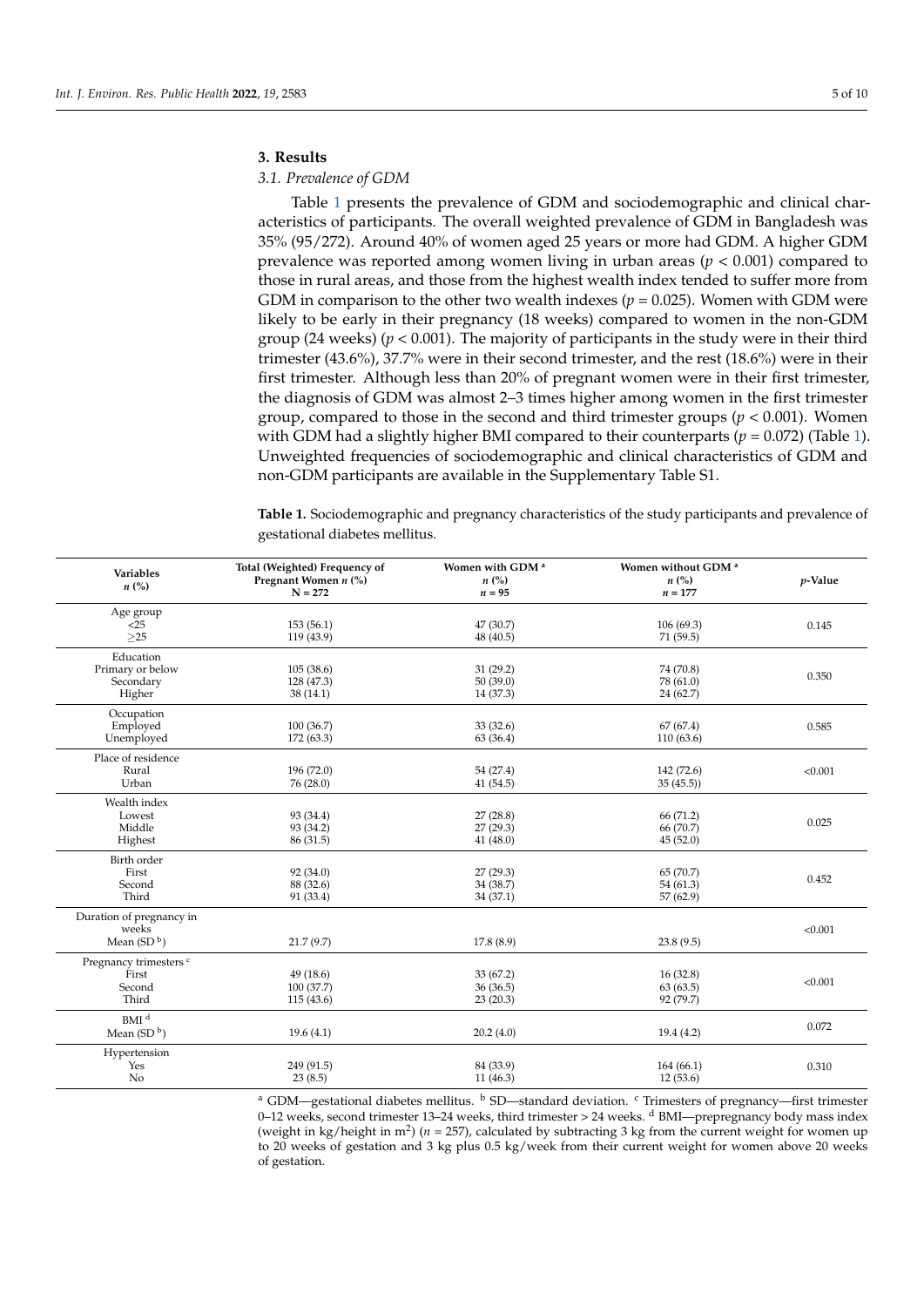### *3.2. Risk Factors of GDM*

In the multivariate adjusted model, advanced age and urban residence showed a significant association with GDM (Table [2\)](#page-5-0). Women aged 25 years and above were two times (aOR 2.03, 95% CI 1.13–3.65) more likely to have GDM compared to the women aged below 25 years. Women living in urban areas were almost 3 times (adjusted odds ratio (aOR) 2.74, 95% CI 1.43–5.27) more likely to have GDM compared to those in rural areas (Table [2\)](#page-5-0). The higher odds of GDM among women from the highest wealth group (unadjusted (uOR) 2.28, 95% CI 1.23–4.23) compared to that of lowest wealth group in the univariate analysis lost significance in the adjusted analysis. Women in advanced weeks of pregnancy were less likely to have GDM compared to those in early weeks of pregnancy (aOR 0.93, 95% CI 0.90–0.96).

<span id="page-5-0"></span>**Table 2.** Association between women's demographic and clinical characteristics with risk of gestational diabetes mellitus.

| <b>Characteristics</b>       | $uORa$ (95% CI)     | aOR $b$ (95% CI)    |
|------------------------------|---------------------|---------------------|
| Age (group)                  |                     |                     |
| < 25                         | 1.00                | 1.00                |
| >25                          | $1.53(0.93 - 2.54)$ | $2.02(1.13 - 3.62)$ |
| Place of residence           |                     |                     |
| Rural                        | 1.00                | 1.00                |
| Urban                        | $3.18(1.83 - 5.51)$ | $2.74(1.43 - 5.28)$ |
| Wealth quintile              |                     |                     |
| Lowest                       | 1.00                | 1.00                |
| Middle                       | $1.02(0.54 - 1.93)$ | $0.84(0.41 - 1.70)$ |
| Highest                      | $2.28(1.23 - 4.23)$ | $1.22(0.58-2.59)$   |
| Duration of pregnancy (week) | $0.93(0.91 - 0.96)$ | $0.93(0.90 - 0.96)$ |
| BMI <sub>c</sub>             | $1.05(0.98 - 1.11)$ | $0.99(0.92 - 1.96)$ |

Table [2](#page-5-0) legend. <sup>a</sup> uOR—unadjusted odds ratio. <sup>b</sup> aOR—adjusted odds ratio (model was adjusted for age, place of residence, wealth index, duration of pregnancy, and pre-pregnancy BMI). <sup>c</sup> BMI—prepregnancy body mass index (weight in  $\text{kg/h}$ eight in m<sup>2</sup>) (*n* = 257), calculated by subtracting 3 kg from the current weight for women up to 20 weeks of gestation and 3 kg plus 0.5 kg/week from their current weight for those over 20 weeks of gestation.

#### **4. Discussion**

To the best of our knowledge, this is the first study reporting the national prevalence of GDM in Bangladesh. Our study indicates that one third of pregnant women have GDM, a rate that is 3–4 times higher than most of the previous studies in Bangladesh. The prevalence of GDM in previous studies ranged between 7% and 14%, except the study that was conducted with women visiting antenatal clinics in an urban tertiary hospital, which reported a prevalence of 40.3% as per the WHO (1999) criteria [\[9](#page-8-8)[–13](#page-8-9)[,23\]](#page-9-6). The prevalence reported in this study is also three times higher than the pooled overall prevalence of GDM reported in South Asian countries (Bangladesh, India, and Sri Lanka) (11.4%) [\[8\]](#page-8-7). An increased risk of GDM with higher age in this research is consistent with previous research [\[10,](#page-8-10)[12,](#page-8-12)[13,](#page-8-9)[24\]](#page-9-7).

Several factors could contribute to such a high prevalence of GDM in Bangladesh. Most importantly, we have used the most recent WHO criteria, which has a lower cutoff value of FPG  $(5.1–6.9 \text{ mmol/L})$  [\[1\]](#page-8-0) compared to the earlier Bangladeshi studies, which used either FPG  $\geq$ 7.0 mmol/L or FPG  $\geq$ 5.3 mmol/L as cutoff points for the diagnosis of GDM [\[9](#page-8-8)[–13\]](#page-8-9). The differential prevalence of GDM has been reported across studies globally because of different diagnostic criteria for GDM, and a higher rate was observed following the introduction of updated diagnostic criteria [\[8\]](#page-8-7). Second, in contrast to previous research in Bangladesh, which were mostly hospital-based studies and focused on either urban or rural populations, we have used nationally representative, population-based samples to report GDM [\[9–](#page-8-8)[13](#page-8-9)[,19\]](#page-9-2). Additionally, these studies varied in terms of pregnancy trimester of participants when the diagnosis for GDM was performed  $[9-13]$  $[9-13]$ . Evidence exists that the prevalence of GDM varies in different trimesters of pregnancies [\[9](#page-8-8)[,24\]](#page-9-7). Lastly, an overall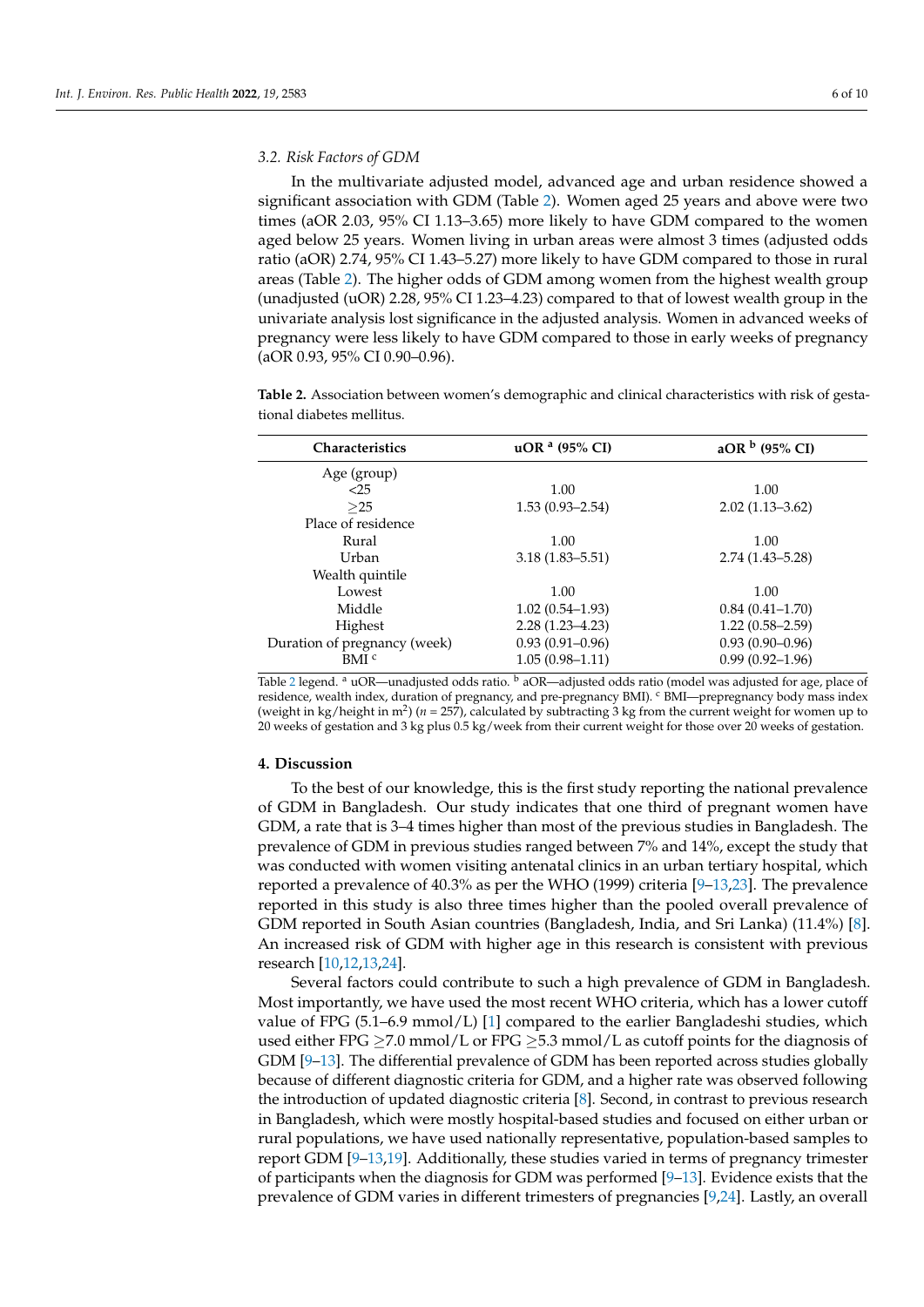increase in NCD-related risk factors in Bangladesh in recent years is also likely to contribute to an increase in GDM. Riaz et al. (2020) reported almost 90% of women had inadequate fruit and vegetable consumption, and 15% had insufficient physical activity. Moreover, the prevalence of overweight and obesity was also significantly higher in women [\[17\]](#page-9-0). The recent BDHS report also showed an increase in the prevalence of diabetes among adult women aged 35 and older, from 12% in 2011 to 14% in 2017–2018 [\[19\]](#page-9-2).

We found that pregnant women living in urban areas were more at risk of developing GDM compared to those living in rural areas, which is consistent with studies elsewhere [\[25,](#page-9-8)[26\]](#page-9-9). A higher prevalence of diabetes in urban populations than that of rural populations in Bangladesh has been observed [\[27](#page-9-10)[,28\]](#page-9-11). According to the BDHS 2017–2018 survey, the prevalence of diabetes among women 18 years and older was significantly higher in urban than rural areas (14% versus 8%) [\[19\]](#page-9-2). Similarly, a higher prevalence of NCD-related behavioural and biochemical risk factors was observed in urban populations. The urban population has shown a very high prevalence of inadequate vegetable and fruit consumption (92%), insufficient physical activity (14%), and overweight and obesity (34%) [\[17\]](#page-9-0). Further research will be pertinent to identify high-risk groups, especially within urban populations and their risk factors related to GDM to promote appropriate intervention strategies. In addition, urban and maternal health strategies in Bangladesh should consider the needs of pregnant women in the context of growing NCDs to ensure maternal and neonatal wellbeing.

Unlike other studies, our study found that rates of GDM were lower among women in advanced stages of pregnancy. A nationally representative study conducted in India reported that the age-adjusted prevalence of GDM was lower among women in the second trimester of pregnancy compared to that among women in the first trimester of pregnancy. However, the prevalence among women in the third trimester was higher than both women in the first trimester and women in the second trimester [\[29\]](#page-9-12). Of the Bangladeshi studies, Sultana et al. reported no significant difference in the prevalence of GDM among women in different trimesters of pregnancy [\[12\]](#page-8-12). Sayeed et al. reported that there was no significant difference in GDM prevalence between women less than 26 weeks pregnant and women 26 or more weeks pregnant [\[30\]](#page-9-13). Another hospital-based observational study reported the prevalence of GDM among the women in the 2nd and 3rd trimester were more than two times and four times higher, respectively, than that of women in the 1st trimester [\[9\]](#page-8-8). Screening and diagnosis of GDM is traditionally delayed until the late second or early third trimester of pregnancy to maximize GDM detection rate as pregnancy-induced diabetogenic effects increase with gestation [\[31\]](#page-9-14). However, because of the growing number of type 2 diabetes among women of reproductive age, screening women early in their pregnancy for abnormal blood glucose level is likely to improve pregnancy outcomes through appropriate dietary advice and pharmacological interventions [\[9](#page-8-8)[,12\]](#page-8-12). Although the evidence regarding the benefits of early screening and treatment of GDM on pregnancy outcomes remains inconclusive, including evidence from small, randomised controlled trials, further large studies have been recommended among different population groups, including those from low- and middle-income countries and in low-risk populations [\[32\]](#page-9-15). Our findings add to calls for such a study to target GDM interventions in different contexts.

Our study shows several strengths. Firstly, all the studies that reported GDM prevalence in Bangladesh used older diagnosis criteria and were conducted 8–21 years ago [\[9](#page-8-8)[–13\]](#page-8-9). In contrast, our study used the updated diagnosis criteria and analysed the most recent BDHS dataset, which has the statistical merit of providing national level estimates [\[1,](#page-8-0)[19\]](#page-9-2). Secondly, in the context of rapid urbanisation, industrialisation, and dominance of sedentary lifestyles, evidence exists that the prevalence of NCDs and related risk factors are growing in Bangladesh [\[17,](#page-9-0)[28,](#page-9-11)[29\]](#page-9-12). This indicates that the prevalence of GDM is likely to increase, and our study findings are consistent with this assumption. Higher FPG levels (but below the threshold for GDM diagnosis) in early pregnancy are also associated with increased risks of later diagnosis of GDM and adverse pregnancy outcomes [\[1\]](#page-8-0). Thirdly, the high prevalence of GDM reported in our study and in previous studies [\[9](#page-8-8)[–13\]](#page-8-9) suggests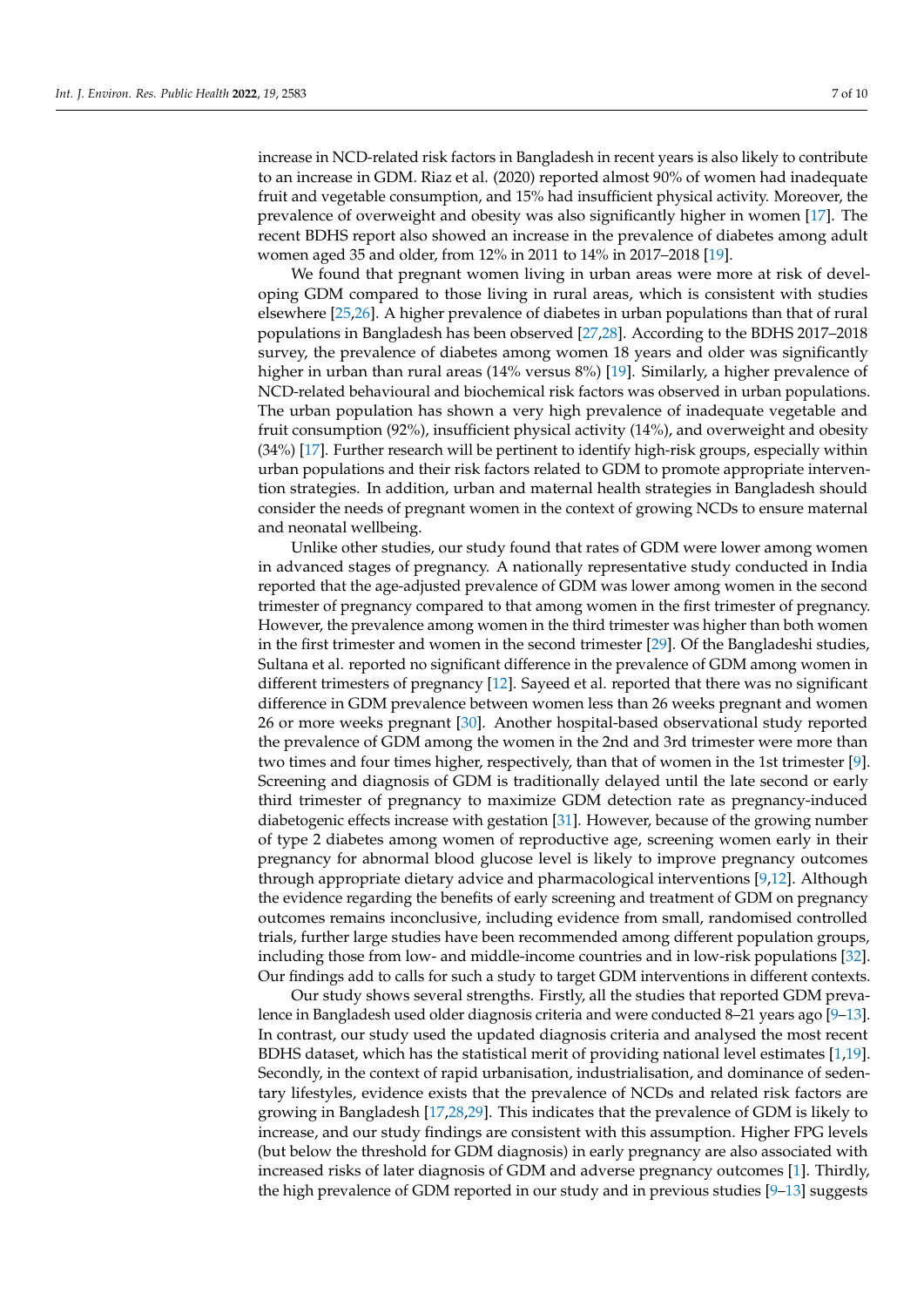that immediate maternal health interventions are required to address NCDs, including GDM. Studies have identified the limitations of Bangladesh's health system preparedness, including a lack of adequate knowledge and training of health practitioners and managers about GDM as well as the absence of a management guideline [\[33\]](#page-9-16). Routine screening of all pregnant women for GDM in all levels of health facilities in Bangladesh should be undertaken to promote early interventions and prevent adverse maternal and neonatal health outcomes.

The main limitation of this study is that this is a cross-sectional study. Causal relationships cannot be established based on the data of cross-sectional studies. Another limitation is that the survey team solely depended on pregnant women's reporting about their fasting for at least 8 h prior to blood tests and their pregnancy status. Elsewhere, a decline in FPG by about 0.5 mmol/L (9 mg/dL) by the end of the first trimester or early in the second trimester has been reported [\[21\]](#page-9-4). Therefore, using a FPG cutoff of 5.1 mmol/L in our research might have misclassified some GDM cases in nonobese women close to the cutoff level early in first trimester of pregnancy. The prepregnancy BMI was calculated based on a specific formula proposed in the Institute of Medicine's guideline [\[22\]](#page-9-5), which could be a source of error. However, this is unlikely to influence the reported prevalence of GDM in this study. We were also unable to assess the influence of some other important risk factors of GDM, such as family history of diabetes, history of macrosomia, congenital anomalies, stillbirth, etc., due to unavailability of data on these factors in the BDHS 2017–2018 dataset [\[19,](#page-9-2)[34\]](#page-9-17).

# **5. Conclusions**

The national prevalence of GDM in Bangladesh is quite high and warrants the immediate attention of policy makers, health practitioners, public health researchers, and the community. Context-specific and properly tailored interventions are needed for the prevention and early diagnosis of GDM. Long-term health and economic burdens will be inevitable unless prompt actions are taken.

**Supplementary Materials:** The following are available online at [https://www.mdpi.com/article/](https://www.mdpi.com/article/10.3390/ijerph19052583/s1) [10.3390/ijerph19052583/s1,](https://www.mdpi.com/article/10.3390/ijerph19052583/s1) Table S1: sociodemographic and pregnancy characteristics of the study participants and prevalence of gestational diabetes mellitus (unweighted frequency); Figure S1: The Bangladesh Demographic Health Survey (BDHS) 2017–2018 sample design and recruitment process.

**Author Contributions:** T.M. and M.R.T. conceptualized the idea of the manuscript. T.M. developed the first draft of the manuscript, addressed the comments of the coauthors, and is the first author. E.A. analysed the data and helped in writing the results and analysis section. S.M.R. and M.T.I. helped the first author to write the discussion, reviewed the manuscript, and provided feedback to improve its technical rigor. M.R.T. provided overall guidance in the development of the manuscript as a senior author. All authors have read and agreed to the published version of the manuscript.

**Funding:** This research received no external funding. The authors conducted the study without any payment against their level of effort.

**Institutional Review Board Statement:** This study was conducted using publicly available secondary data of BDHS 2017–2018. The Institutional Review Boards of ICF Macro in Calverton, MD, USA, and Bangladesh Medical Research Council approved the BDHS 2017–2018.

**Informed Consent Statement:** The aim of the original study, risk and benefits of participating, future use of data, confidentiality, and anonymity of information were explained to the participants. Then the informed consent was collected from all of them before data collection. All the identifier information were already removed before we downloaded the data from DHS website.

**Data Availability Statement:** The data is publicly available at the Demographic and Health Survey (DHS) website. Anyone can access the data submitting a concept note of the study to DHS.

**Acknowledgments:** We are grateful to Sophie Pascoe at the Menzies School of Health Research for her help with proofreading and English editing of the manuscript.

**Conflicts of Interest:** The authors declare no conflict of interest.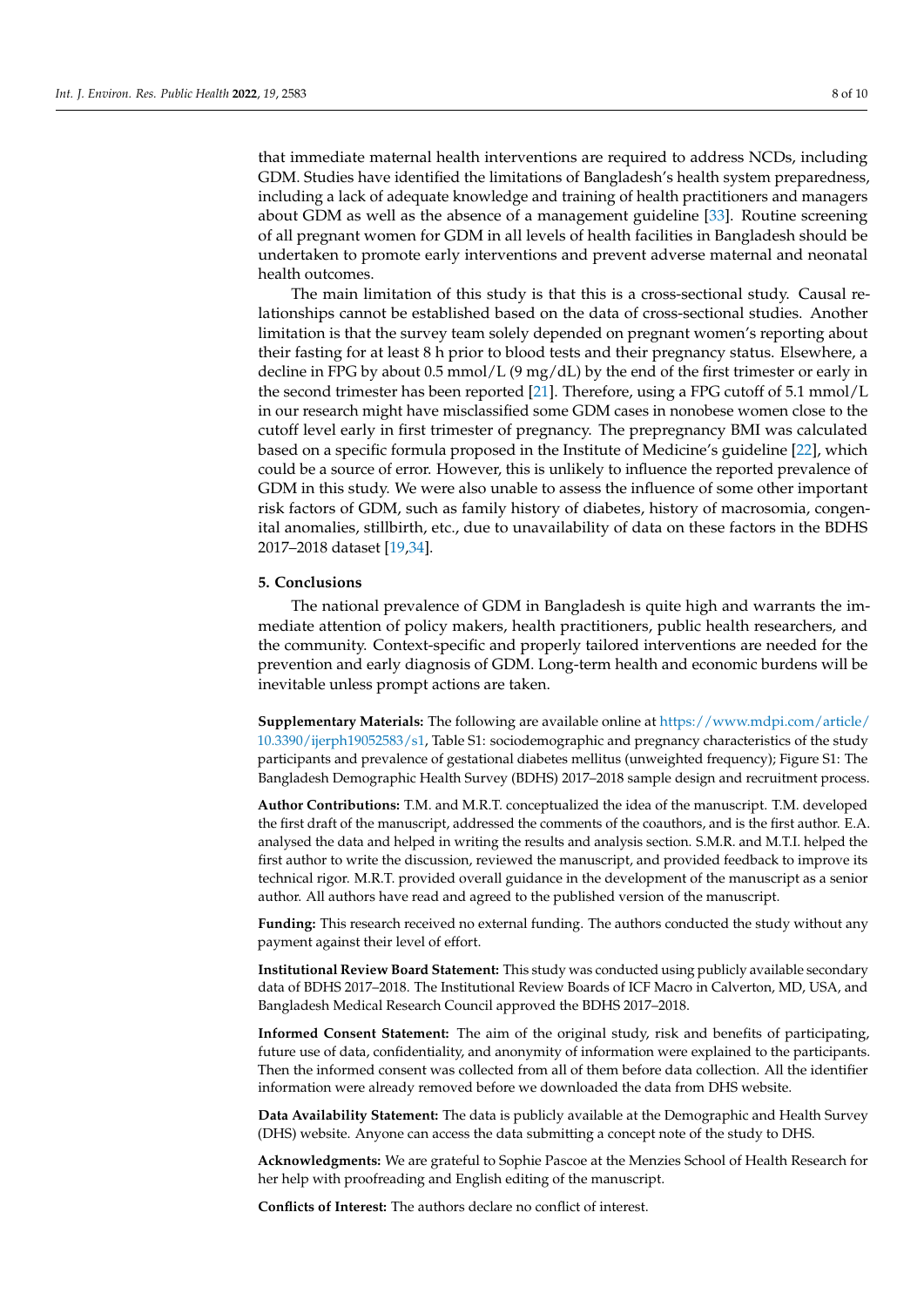# **Abbreviations**

| ANC           | Antenatal Care                                                   |
|---------------|------------------------------------------------------------------|
| aOR           | Adjusted Odds Ratio                                              |
| <b>BDHS</b>   | Bangladesh Demographic and Health Survey                         |
| BMI           | Body Mass Index                                                  |
| CI            | Confidence Interval                                              |
| DHS           | Demographic and Health Survey                                    |
| DΜ            | Diabetes Mellitus                                                |
| EAs           | <b>Enumeration Areas</b>                                         |
| FPG.          | <b>Fasting Plasma Glucose</b>                                    |
| <b>GDM</b>    | <b>Gestational Diabetes Mellitus</b>                             |
| <b>HHs</b>    | Households                                                       |
| <b>IADPSG</b> | International Association of Diabetes and Pregnancy Study Groups |
| <b>NCD</b>    | Noncommunicable Disease                                          |
| OR.           | Odds Ratio                                                       |
| PSU           | Primary Sampling Unit                                            |
| SD            | <b>Standard Deviation</b>                                        |
| <b>SDG</b>    | Sustainable Development Goal                                     |
| uOR           | Unadjusted Odds Ratio                                            |
| WHO           | World Health Organization                                        |
|               |                                                                  |

#### **References**

- <span id="page-8-0"></span>1. World Health Organization. Diagnostic criteria and classification of hyperglycaemia first detected in pregnancy: A World Health Organization Guideline. *Diabetes Res. Clin. Pract.* **2014**, *103*, 341–363. [\[CrossRef\]](http://doi.org/10.1016/j.diabres.2013.10.012) [\[PubMed\]](http://www.ncbi.nlm.nih.gov/pubmed/24847517)
- <span id="page-8-1"></span>2. Kramer, C.K.; Campbell, S.; Retnakaran, R. Gestational diabetes and the risk of cardiovascular disease in women: A systematic review and meta-analysis. *Diabetologia* **2019**, *62*, 905–914. [\[CrossRef\]](http://doi.org/10.1007/s00125-019-4840-2) [\[PubMed\]](http://www.ncbi.nlm.nih.gov/pubmed/30843102)
- <span id="page-8-2"></span>3. Shostrom, D.C.V.; Sun, Y.; Oleson, J.J.; Snetselaar, L.G.; Bao, W. History of Gestational Diabetes Mellitus in Relation to Cardiovascular Disease and Cardiovascular Risk Factors in US Women. *Front. Endocrinol.* **2017**, *8*, 144. [\[CrossRef\]](http://doi.org/10.3389/fendo.2017.00144) [\[PubMed\]](http://www.ncbi.nlm.nih.gov/pubmed/28694789)
- <span id="page-8-3"></span>4. Duong, V.; Davis, B.; Falhammar, H. Pregnancy and neonatal outcomes in Indigenous Australians with diabetes in pregnancy. *World J. Diabetes* **2015**, *6*, 880–888. [\[CrossRef\]](http://doi.org/10.4239/wjd.v6.i6.880) [\[PubMed\]](http://www.ncbi.nlm.nih.gov/pubmed/26131329)
- <span id="page-8-4"></span>5. Najafi, L.; Abedini, A.; Kadivar, M.; Khajavi, A.; Bordbar, A.; Noohi, A.H.; Mashak, B.; Hashemnejad, M.; Khamseh, M.E.; Malek, M. Gestational diabetes mellitus: The correlation between umbilical coiling index, and intrapartum as well as neonatal outcomes. *J. Diabetes Metab. Disord.* **2019**, *18*, 51–57. [\[CrossRef\]](http://doi.org/10.1007/s40200-019-00389-z)
- <span id="page-8-5"></span>6. Giannakou, K.; Evangelou, E.; Yiallouros, P.; Christophi, C.A.; Middleton, N.; Papatheodorou, E.; Papatheodorou, S.I. Risk factors for gestational diabetes: An umbrella review of meta-analyses of observational studies. *PLoS ONE* **2019**, *14*, e0215372. [\[CrossRef\]](http://doi.org/10.1371/journal.pone.0215372)
- <span id="page-8-6"></span>7. Saeedi, M.; Cao, Y.; Fadl, H.; Gustafson, H.; Simmons, D. Increasing prevalence of gestational diabetes mellitus when implementing the IADPSG criteria: A systematic review and meta-analysis. *Diabetes Res. Clin. Pract.* **2021**, *172*, 108642. [\[CrossRef\]](http://doi.org/10.1016/j.diabres.2020.108642)
- <span id="page-8-7"></span>8. Behboudi-Gandevani, S.; Amiri, M.; Bidhendi Yarandi, R.; Ramezani Tehrani, F. The impact of diagnostic criteria for gestational diabetes on its prevalence: A systematic review and meta-analysis. *Diabetol. Metab. Syndr.* **2019**, *11*, 11. [\[CrossRef\]](http://doi.org/10.1186/s13098-019-0406-1)
- <span id="page-8-8"></span>9. Begum, I.A. Gestational Diabetes Mellitus in Primi Gravida of Bangladesh in Different Trimesters. *Int. J. Biol.* **2014**, *6*, 18. [\[CrossRef\]](http://doi.org/10.5539/ijb.v6n3p18)
- <span id="page-8-10"></span>10. Jesmin, S.; Akter, S.; Akashi, H.; Al-Mamun, A.; Rahman, M.A.; Islam, M.M.; Sohael, F.; Okazaki, O.; Moroi, M.; Kawano, S.; et al. Screening for gestational diabetes mellitus and its prevalence in Bangladesh. *Diabetes Res. Clin. Pract.* **2014**, *103*, 57–62. [\[CrossRef\]](http://doi.org/10.1016/j.diabres.2013.11.024)
- <span id="page-8-11"></span>11. Mannan, M.A.; Rahman, M.H.; Ara, I.; Afroz, H. Prevalence and Pregnancy Outcome of Gestational Diabetes Mellitus among Bangladeshi Urban Pregnant Women. *J. Med.* **2012**, *13*, 147–151. [\[CrossRef\]](http://doi.org/10.3329/jom.v13i2.12749)
- <span id="page-8-12"></span>12. Sultana, N.; Hasanat, M.A.; Jahan, S.; Hasan, M.; Aktar, Y.; Panthi, S.; Rahman, M.A.; Fariduddin, M. Association of Risk Factors in Gestational Diabetes Mellitus among Pregnant Mothers Attending at a Tertiary Care Hospital in Bangladesh. *J. Bioinform. Diabetes* **2016**, *1*, 54–60. [\[CrossRef\]](http://doi.org/10.14302/issn.2374-9431.jbd-16-939)
- <span id="page-8-9"></span>13. Sayeed, M.A.; Jahan, S.; Rhaman, M.M.; Chowdhury, M.M.H.; Khanam, P.A.; Begum, T.; Ruman, U.; Banu, A.; Mahtab, H. Prevalence and perinatal outcomes in GDM and non-GDM in a rural pregnancy cohort of Bangladesh. *Ibrahim Med. Coll. J.* **2013**, *7*, 21–27. [\[CrossRef\]](http://doi.org/10.3329/imcj.v7i2.20101)
- <span id="page-8-13"></span>14. World Health Organization; Country Office for Bangladesh. *National STEPS Survey for Non-Communicable Diseases Risk Factors in Bangladesh 2018*; World Health Organization; Country Office for Bangladesh: Dhaka, Bangladesh, 2018.
- <span id="page-8-14"></span>15. Kapur, A. Links between maternal health and NCDs. *Best Pract. Res. Clin. Obstet. Gynaecol.* **2015**, *29*, 32–42. [\[CrossRef\]](http://doi.org/10.1016/j.bpobgyn.2014.04.016) [\[PubMed\]](http://www.ncbi.nlm.nih.gov/pubmed/25199858)
- <span id="page-8-15"></span>16. World Health Organization. *Noncommunicable Diseases Country Profiles 2018*; World Health Organization: Geneva, Switzerland, 2018.